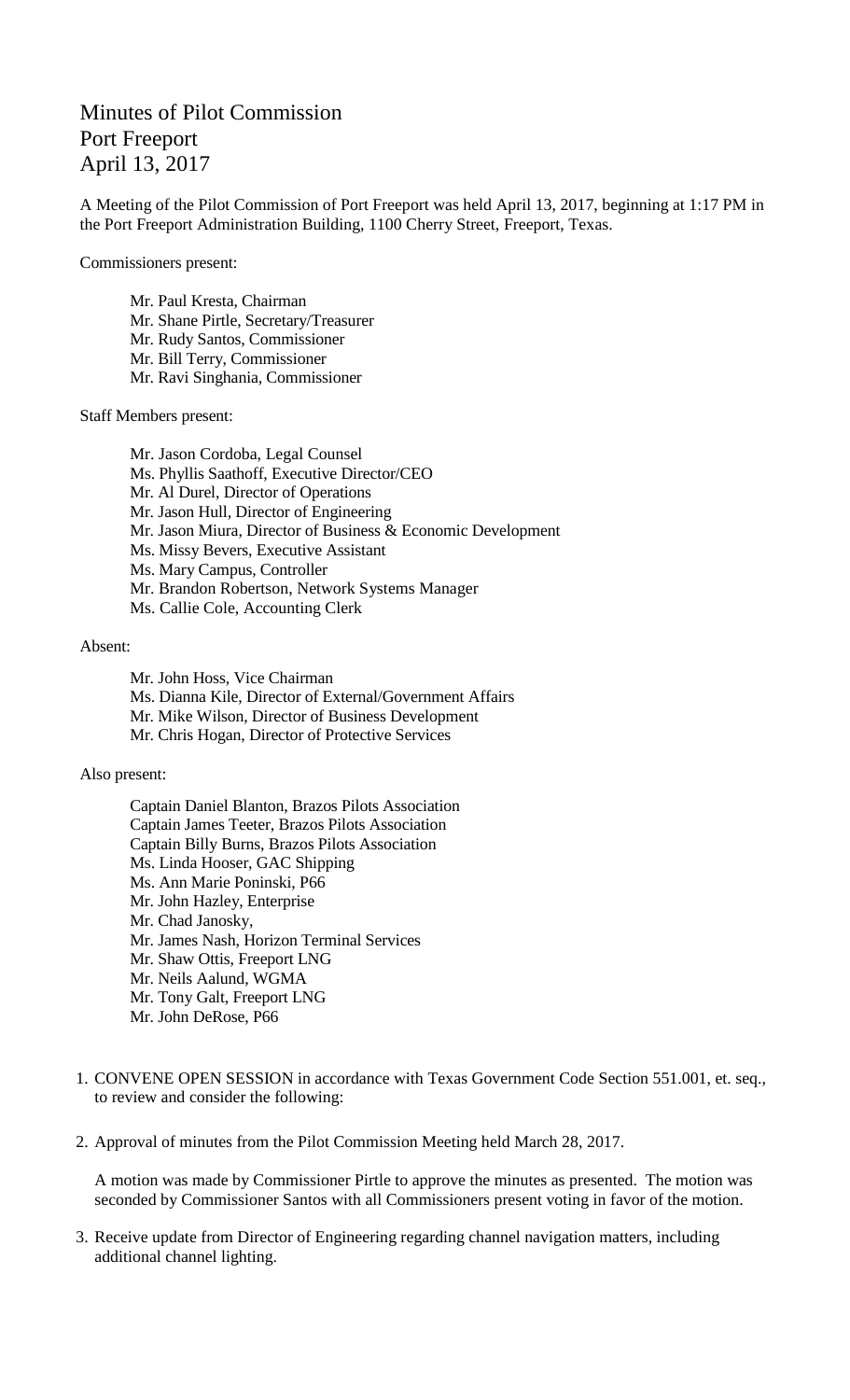A light will be installed next week on the radar tower to illuminate the truss and give the Pilots another reference point at night for navigation. In addition, Mr. Hull stated some lights at the seaway point are not working. This is due to a transformer exploding when crews from CenterPoint energized one of the lights. Staff is looking at a solar light that will supplement when power is out. When power is up and running, there will be two lights on the point, when it is out, the solar light will be the only light on the point. Additionally, staff is looking into adding lights around the Dow thumb. Other requests were to reestablish lighting in the Berth 6 area where the rock loader is which Operations has addressed.

4. Receive report from Executive Director/CEO regarding activities and matters related to pilotage and navigation of Freeport Harbor Channel.

Ms. Saathoff stated that after the last meeting and request by the Board, distributed the draft Pilot & Pilotage Rules and Procedures to all the channels users asking they provide comments by the end of the week. These comments were compiled and provided to the users who attended the meeting April 10.

Mr. Durel reported on attendance at the Channel Users meeting stating that he opened the meeting by briefly reading items from the transportation code related to the Pilot Board commissioners, how it is composed as well as the jurisdiction and administrative duties of the Pilot Board. He also talked about the intent of the document which is to bring together rules, procedures and forms into one document adding there were no proposed changes to the Basic Operating Procedures. Mr. Durel shared some of the comments from the meeting and relayed the request that the Port form a working group to discuss the document.

Commissioner Kresta made the following statement on behalf of the Board, "*The Texas Transportation Code Chapter 68 charges the Pilot Board with certain oversight responsibilities and sets out certain rules for the pilotage of the navigable waterways of Brazoria County. The Board recognizes and acknowledges the skill, experience and knowledge required of the Brazos Pilots who daily provide pilotage service to vessels of various types and sizes calling our terminals in the Freeport Harbor Channel carrying an array of cargos. When staff embarked upon the task of developing the Pilotage Rules and Procedures, it was with the intent to develop a document that would serve as an effective administrative tool and increase transparency of the procedures and process for all involved: Port, Pilot Board, Pilots, Channel Users and the public. Input was requested of some of the channels users and the Brazos Pilots, but not all. The Board acknowledges those individuals that attended the last Pilot Board meeting and patiently waited for the Pilot Board to reconvene in open session and rightfully requested the Pilot Board distribute the draft document to the channel users that had not seen it and allow them the opportunity to review it and provide feedback. The item was tabled, and the draft Pilotage Rules and Procedures were distributed the next day to all the Channel Users. The subsequent comments received have been assembled and distributed for all to read. Additionally, a meeting of the Channel Users was held Monday afternoon, where those submitted comments were discussed and additional comments were received. The Board appreciates the input of our partners in the Freeport Harbor Channel. The Pilot Board has been advised of the group's recommendation that a "working group" be established to document and provide appropriate explanation for the items that need correction or should be further reviewed by the Pilot Board".*

5. Public Comment. (Comments will be limited to 5 minutes per guest)

Niels Aalund with Western Gulf Maritime Association addressed the Board regarding working groups, their benefit and different avenues can take in forming the working group.

Daniel Blanton, President of the Brazos Pilots Association addressed the Board explaining their opposition to the rule change stating a key industry user did not receive the proposed rules when they were initially drafted, adding that rules of this size and scope would severely affect their operation. The Pilots are still opposed to the changes however if a working group is developed, they look forward to all members of the industry being represented and understand the rules presented.

6. EXECUTIVE SESSION in accordance with Subchapter D of the Open Meetings Act, Texas Government Code Section 551.001, et. seq., to review and consider the following: